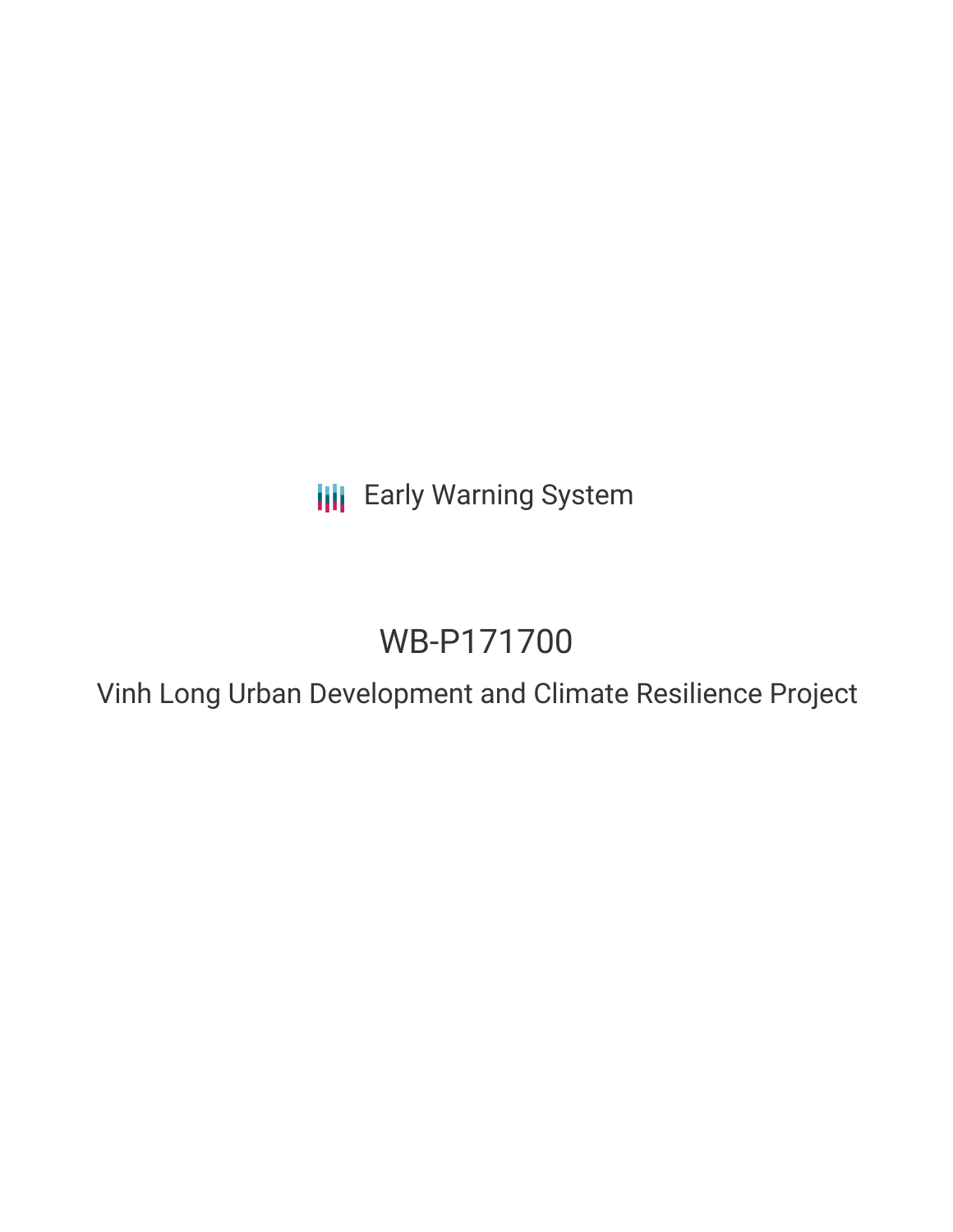

## **Quick Facts**

| <b>Countries</b>               | Vietnam                                         |
|--------------------------------|-------------------------------------------------|
| <b>Specific Location</b>       | Vinh Long city, Vinh Long province              |
| <b>Financial Institutions</b>  | World Bank (WB)                                 |
| <b>Status</b>                  | Proposed                                        |
| <b>Bank Risk Rating</b>        | B                                               |
| <b>Borrower</b>                | Government of the Socialist Republic of Vietnam |
| <b>Sectors</b>                 | Climate and Environment, Infrastructure         |
| <b>Investment Type(s)</b>      | Loan                                            |
| <b>Investment Amount (USD)</b> | \$163.40 million                                |
| <b>Loan Amount (USD)</b>       | \$163.40 million                                |
| <b>Project Cost (USD)</b>      | \$219.40 million                                |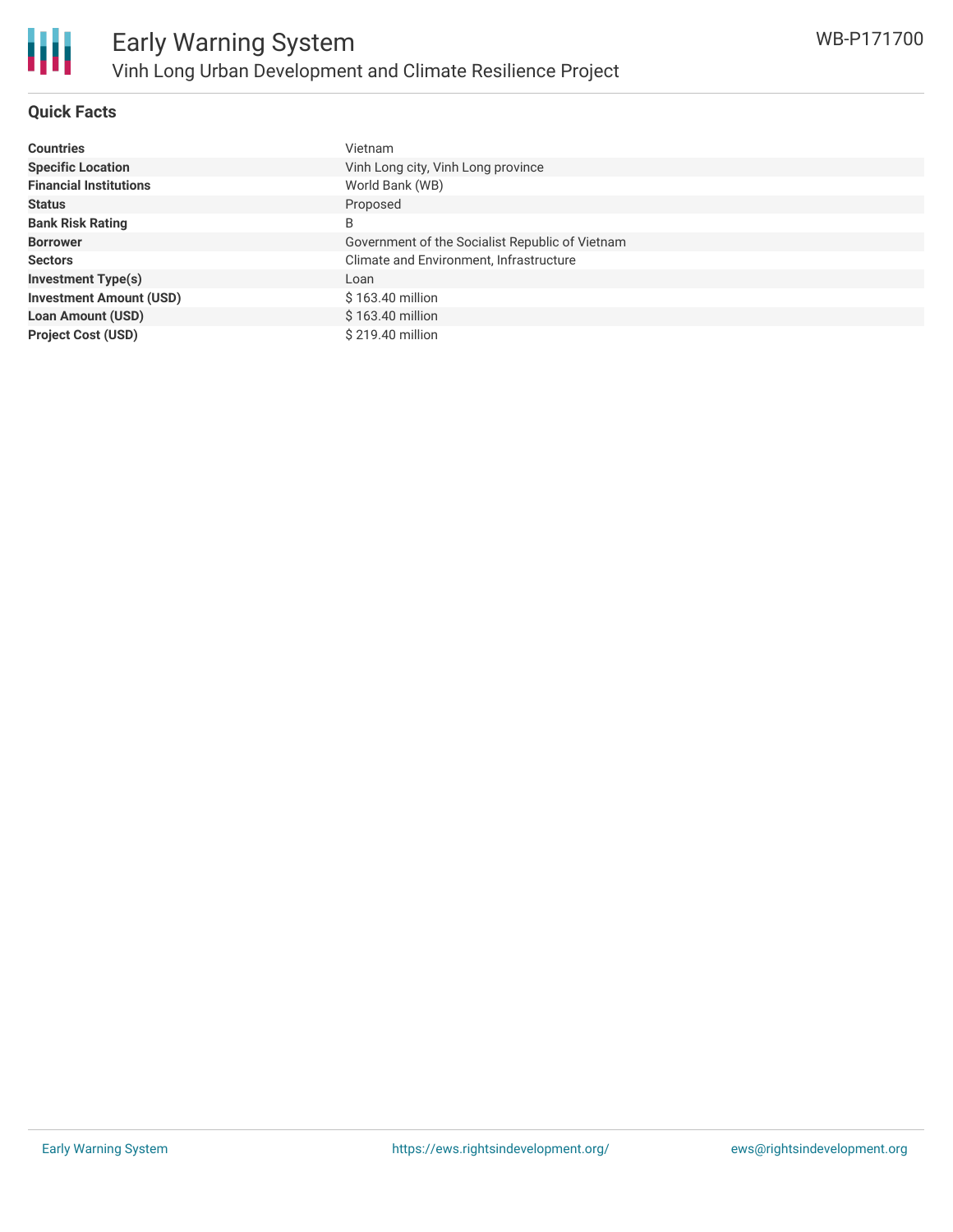

#### **Project Description**

According to the bank document, the project aims to improve access to infrastructure and connectivity and to reduce flood risk in the urban core area of Vinh Long city. There are 4 components included in the project:

Component 1: Flood risk management and environmental sanitation (WB Loan/Credit: US\$ 93.3 million)

Component 2: Strategic corridors development (WB Loan/Credit: US\$ 41.5 million)

Component 3: Resettlement Area Development (WB Loan/Credit: US\$ 4.9 million)

Component 4: Enhancing Climate Resilience in Urban Management (WB Loan/Credit: US\$ 2.4 million)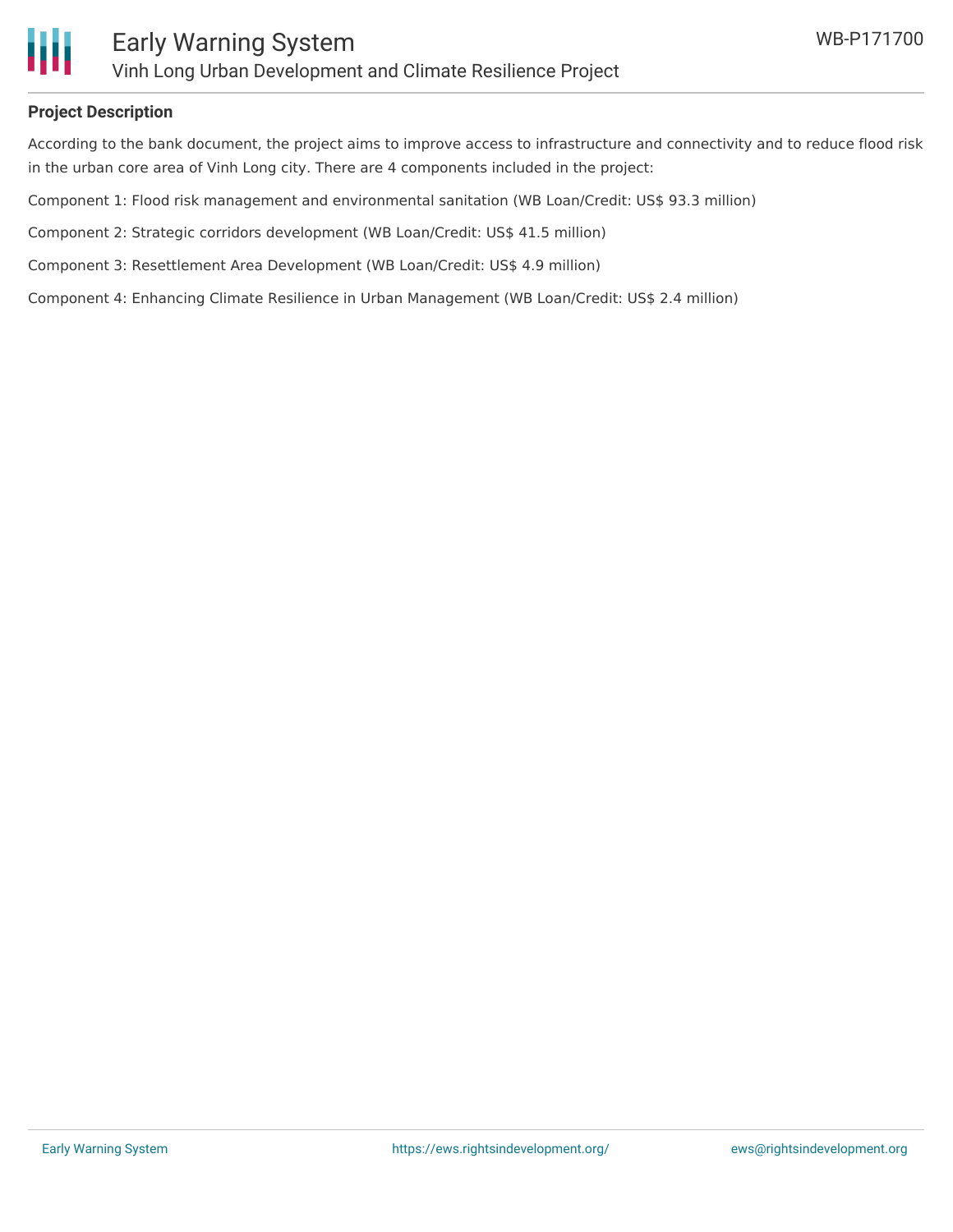

#### **Investment Description**

World Bank (WB)

**IDA Commitment** (World Bank) US\$ 163.4 million

**Borrower's counter-part** (Govt of Vietnam) US\$ 56.00 million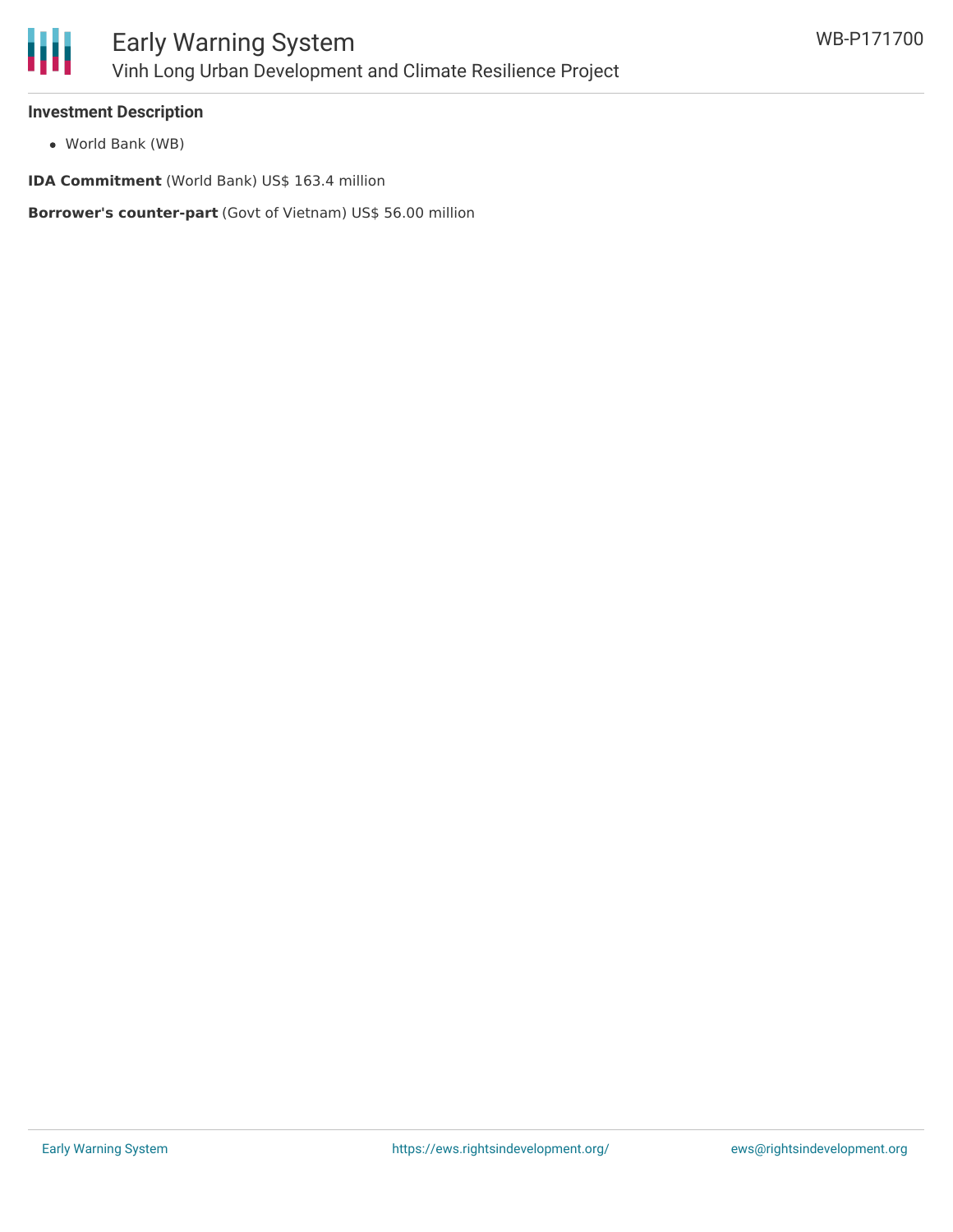

# **Contact Information**

## **1/ World Bank**

Project team leaders: Hoa Thi Hoang, Mansha Chen Sr Urban Spec.

#### **2/ Borrower/Client/Recipient**

Socialist Republic of Vietnam

\*There is no further information being disclosed at this stage of the project\*

#### **Implementing Agencies**

ODA PMU of Vinh Long Province

Contact: Dang Vinh Phuc Truong

Position: PMU Director

Email: [odavinhlong@gmail.com](mailto:odavinhlong@gmail.com)

#### **FOR MORE INFORMATION CONTACT**

The World Bank 1818 H Street, NW Washington, D.C. 20433 Telephone: (202) 473-1000 Web: http://www.worldbank.org/projects

#### **ACCOUNTABILITY MECHANISM OF WORLD BANK**

The World Bank Inspection Panel is the independent complaint mechanism and fact-finding body for people who believe they are likely to be, or have been, adversely affected by a World Bank-financed project. If you submit a complaint to the Inspection Panel, they may investigate to assess whether the World Bank is following its own policies and procedures for preventing harm to people or the environment. You can contact the Inspection Panel or submit a complaint by emailing ipanel@worldbank.org. You can learn more about the Inspection Panel and how to file a complaint at: http://ewebapps.worldbank.org/apps/ip/Pages/Home.aspx.